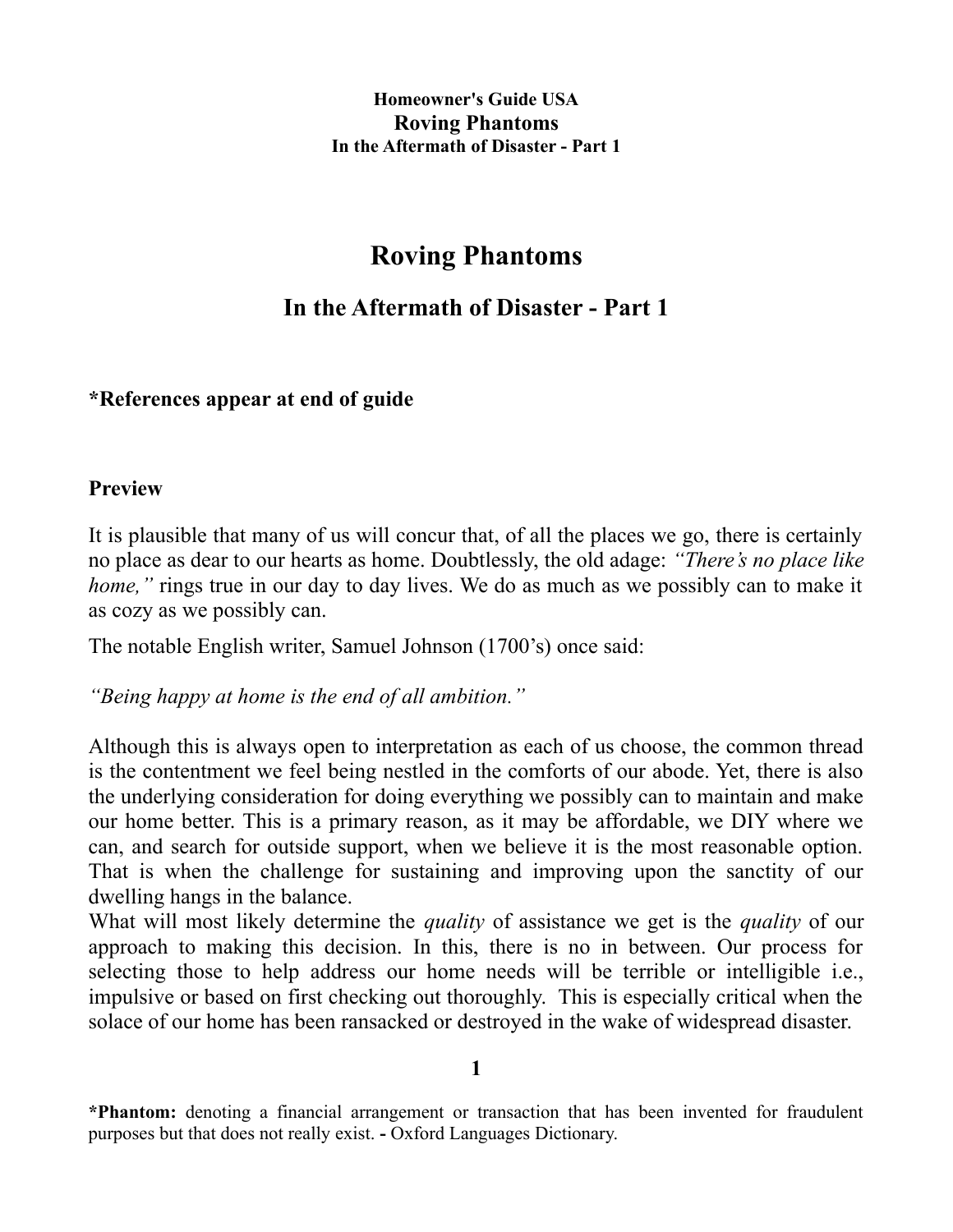## **Aftermath of Disaster**

Whether we live in a disaster-prone area or one where it shows its hideous face as we are asleep at night, one thing for sure: the situation is out of hand. There is no way we can humanly alter what was destined to occur – and is now upon us.

In retrospect, we can consider the gale force winds and rains of the most costly Hurricane (\$14.1B) of the *first three of the 2020* season: Laura, October 27. Areas most affected were southwestern Louisiana and southeastern Texas.

Laura began to gradually degrade, losing its destructive force two days later (29). By that time it had officially claimed 42 lives in the U.S and cumulative property damage upwards to \$14.1B. It is estimated that at least 8,000 homes were destroyed. Yet for each dwelling wiped out, there were nearly 1,000,000 between Louisiana and Texas which were in various states of disrepair: missing or badly damaged roofs, water damage, no clean running water or electricity, many homeless because their homes were/are uninhabitable, blown out windows, massive debris throughout , etc.… For our purposes, we can regard this as the "first wave" of the aftermath of disaster.

## **Second Wave**

The next will either appear in the form of another storm or in that of malicious building tradesmen/women. These are also referred to as various vocations of contractors, from homebuilders to restoration personnel who pretend to be honest professionals. Often wherever there is pandemonium created from mass destruction, whether by human or natural causes, we will find them milling about soliciting for work. Although this nature of disreputable contractor also prey on commercial establishments, our leading emphasis is on the home setting. We may as well keep on track. Our focus is on trades people working in the private home sector. Of particular concern, those who are predatory.

## **Writing On The Wall**

Often, especially during and immediately after major disaster affecting large numbers of residents, government both nationally and statewide, broadcast warnings against hiring bad people.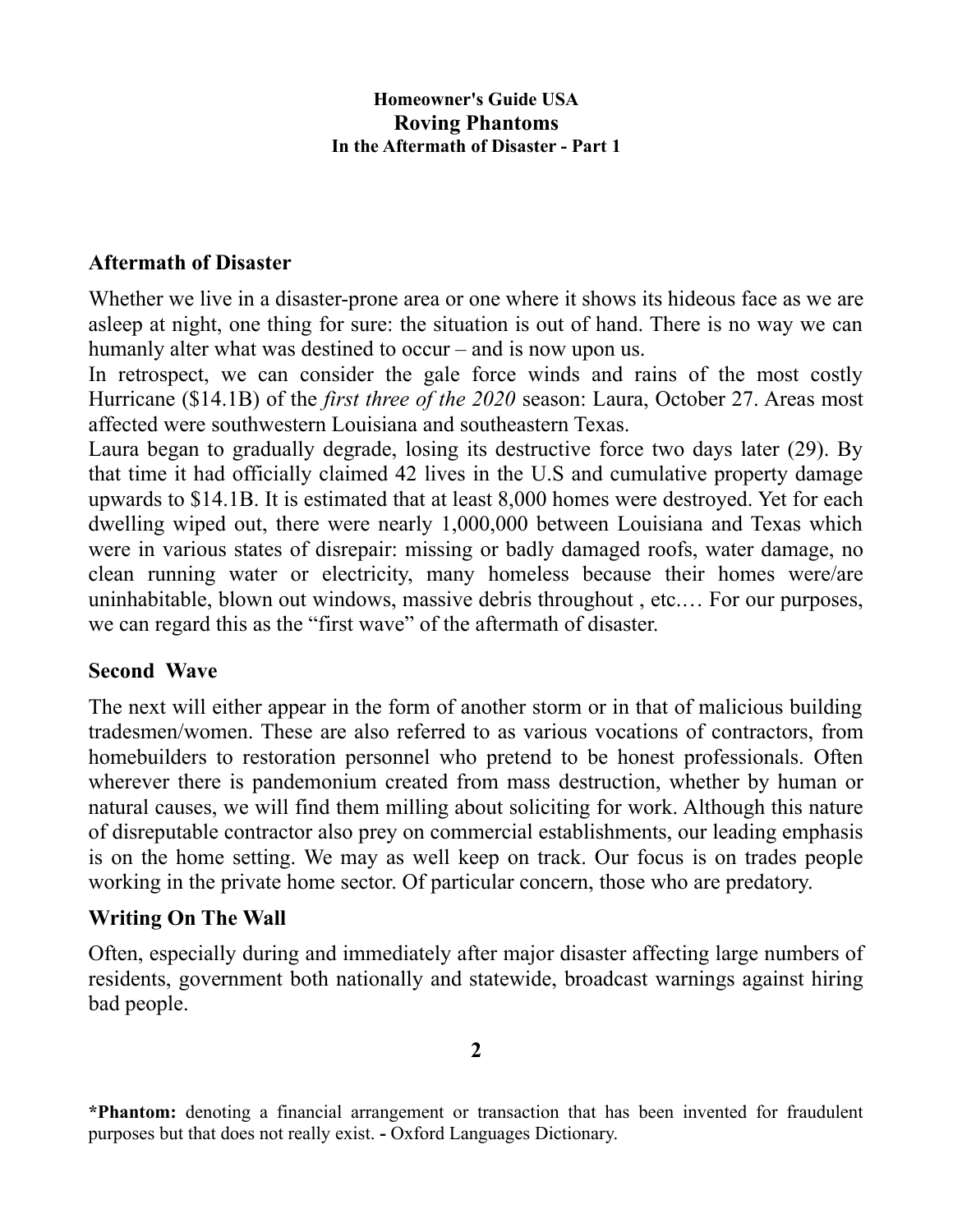It is not that we are unaware of the danger, but we can easily become overwhelmed by the devastation of our homes. In this state of emotion, our concern for the process of getting our home back into habitable condition, as soon as possible, potentially clouds our better judgment.

But it is ironic in that those who are targeting us as we come to terms with the need to recover – are pretty clear about how to use our despair to defraud us.

Regularly, the *Federal Emergency Management Agency* (FEMA) releases lots of useful information for residents to take seriously. No doubt, those who have time to listen intently to the great advice offered against aftermath home fraud, can at least have a more promising edge. Granted, our government often "writes" many warnings *on the wall* for us to remember - and heed. There is just so much information that it is hardly likely we will recollect everything. But here is something we can commit ourselves towards never forgetting:

*"Federal and state workers never ask for or accept money and always carry identification badges. There is no fee required to apply for or to get federal disaster assistance." - FEMA*

## **Unfailing Culture of "Disaster Contractors"**

These are often mis-named "stormchasers." But this is *not what they are* – only a scandalous f*acet* of what they do. Storms, as we are well aware, have no dominion over catastrophe since there is also the pillage left by mudslides, wildfires, earthquakes, massive volcanic eruptions, monsoons, and such. Wherever there is mass destruction in America, they will be there. The misnomer *storm-chaser* is far too glamorous a name for bandits – which is what they are. They are not engaged in dignified scientific study/spectating as are legitimate storm-chasers. Instead, these kind of individuals roam from one calamity to another to deceive and callously rob distressed homeowners.

Wherever these grave hardships are in our country, they are there. For some, they have already defrauded quite a number of residents before moving on. We do not know where they came from previous to soliciting work from us. We do not know what horrible things they did. But we hired them, anyway. Now we are their latest victim.

**3**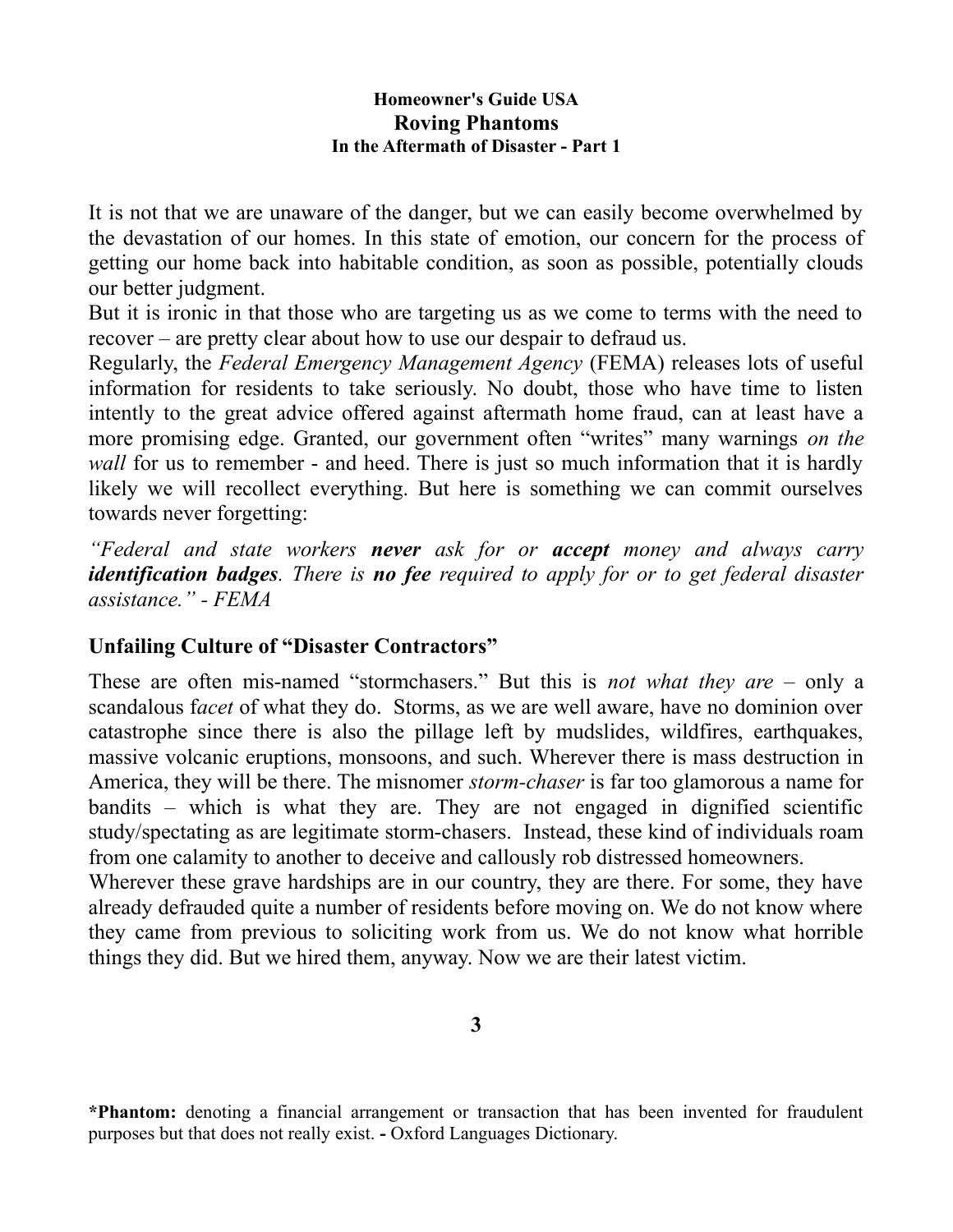To add *insult to injury* - we do not even know where they went. One thing for sure - we are in a worse situation – short on funds we *once* had to get it done by the right company. This raises a very pivotal question we may want to ask ourselves: Are we willing to sacrifice what is left of our dignity and homes on a hunch that someone who happened to pop out of nowhere will *deliver us?* There are many stories about this *creepy* genre of building trades personnel (plural) stalking unsuspecting residents hit hard by disaster.

It does not matter much what it is labeled. But here is one mass disruption with which, in one way or another, we are also very familiar: *Hurricane Sandy.* It is nicknamed "Super-storm Sandy" – although that is what *all* hurricanes are.

## **Sandy Anyone?**

Do we remember *Hurricane Sandy?* Whether we personally experienced it or not, there are very few people who were aware of its fury during that time (2012) who do not. On record, Hurricane Sandy netted upwards to \$65B in damage across 8 countries from the Caribbean to Canada! It was not the largest or most expensive, but doubtlessly a force *not to be* reckoned with. What is so significant mentioning Hurricane Sandy at this time, eight years later, is to emphasize yet another safety precaution we may want to etch deeply in our minds:

## *before we hire contractors for restoring our home after being pulverized by catastrophe, consider the impact it can have on our household years from now.*

This is on the table because we can easily *react* rather than *respond* to the urgency of our situation. In other words, we can be motivated to hire contractors because they are there, or hesitate by first learning who they *really* are and proving their worth to what we need to accomplish.

#### **So Why Hurricane Sandy?**

Earlier this year (2020), a contractor was sentenced in New Jersey to 3 years in prison for defrauding approximately 19 homeowners. Each were *Hurricane Sandy* victims. The peculiar twist is that the man in question launched his home improvement-restoration business 2 years later (2014).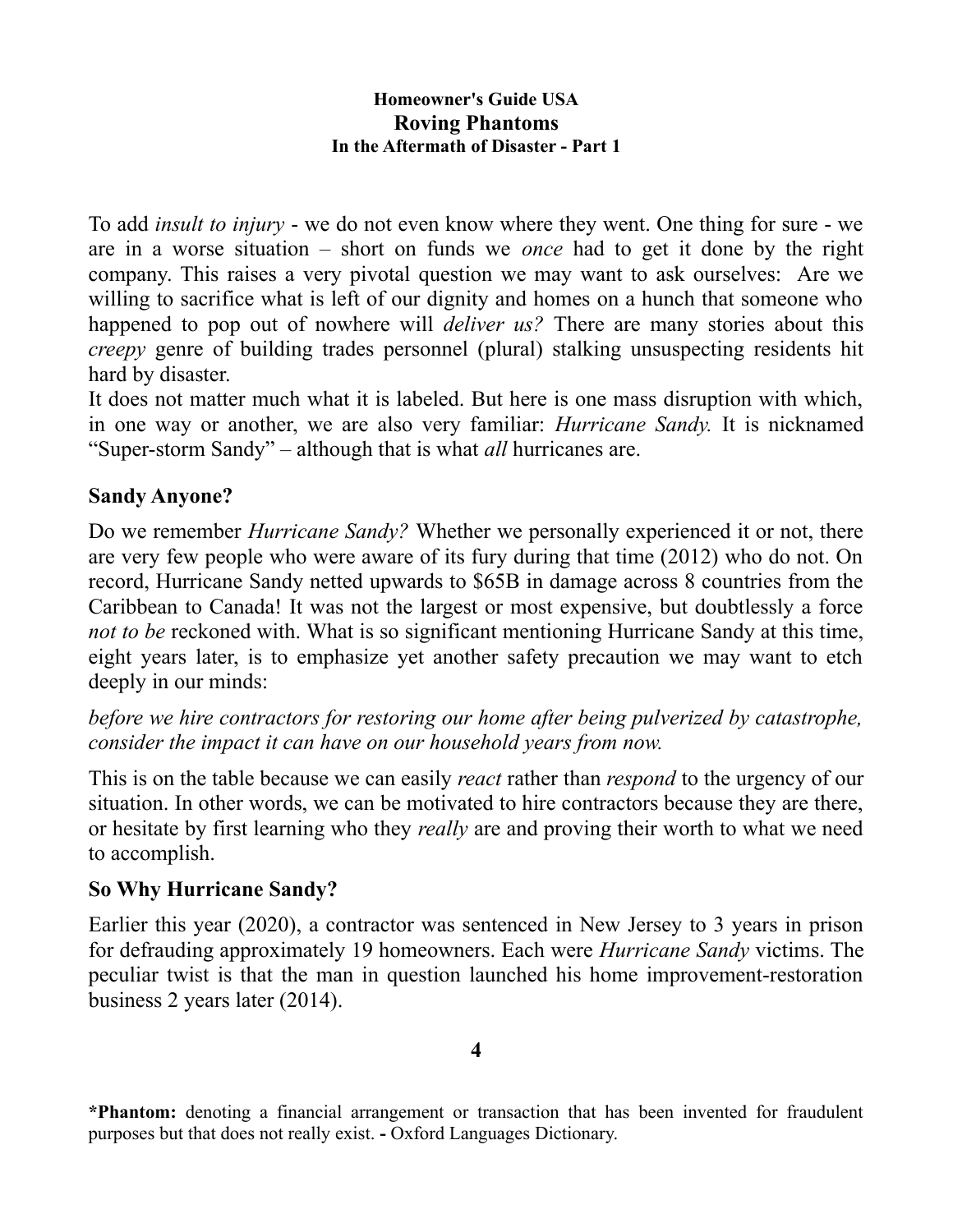Something else: it was at a time when there was an immense legal push for the federal government to release aid to residents who still had not received it. It appears this contractor's basic reason for starting the business was to exploit the situation as Hurricane Sandy victims began to receive long overdue assistance.

Subsequently, he began targeting survivors who required variations of home restorative service. He reportedly took their money doing little to no work before disappearing to pursue more post-hurricane victims. In 2015, as the story *goes*, he closed shop. It appears to have been not until 2019 when he finally had his day in court  $-4$  years later. This eventually leading to his sentencing in January 2020.

Re-phrase: *before we hire contractors for restoring our home after being pulverized by catastrophe, first consider the impact it can have on our household years from now.*

## **They Are There**

For some, our story could be a wakeup call against impulsive hiring, especially in the aftermath of disasters. Dishonest contractors like these are always around. Of course, as we have seen – even years after the storm. These are not isolated since they occur wherever disaster strikes – particularly where it directly impacts our household.

Briefly, but keeping in the vein of hurricanes. Here are just snapshots of a couple more predations which have occurred in our country:

\*Hurricane Katrina – 2005 – Louisiana – Report Made: 2007 (2 years later)

Contractor concocted an elaborate scheme by encouraging residents to rely on him as a go-between for their mortgage companies for any home *permits* required. Residents were instructed by him to take out insurance checks to cover repairs needed. As it seems, once the contractor completed the work, he further encouraged them to endorse the checks, then send them to his company. From there, he promised to send these to their mortgage lender.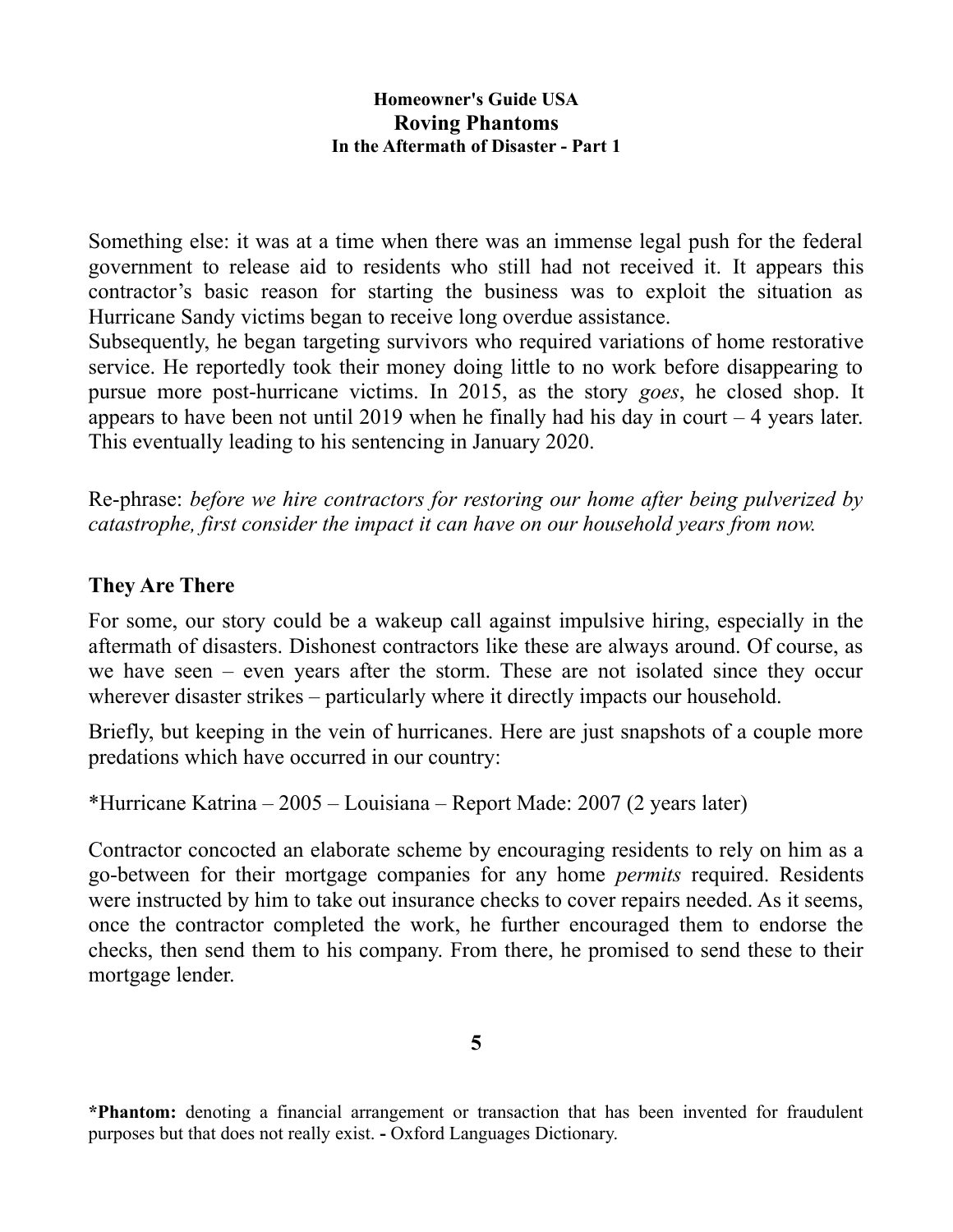Four points:

1. Home permits in this situation are *solely* the contractor's responsibility to obtain. Mortgage lenders rarely if ever have anything to do with that.

2. The contractor apparently created an illusion for residents. He injected the mortgage company tale into the transaction. It was the ruse used to cause residents to think the permits he should have obtained would be sent *to* the mortgage firm. Actually, what we have are permits which believably did not exist. But residents thought they did – at the mortgage firm.

3. Residents so affected by the scheme apparently *skipped* their mortgage payments assuming the contractor made them in their stead as part of the deal. But their mortgage companies appear not to have known about any of it.

4. The other thing unknown was that the contractor forged the mortgage firm's signature, cashed the checks, and kept the money for himself. Meanwhile, the victims were left very probably *on the hook* for not meeting the mortgage.

\*Hurricane Michael – 2018 – Florida – Report Made: 2020 (2 years later)

Unlike our contractor of the Hurricane Katrina debacle (mentioned above), this one involves a threesome. What also differs is the approach: door-to-door. Reportedly, about a month after Hurricane Michael struck, it was followed up by three dishonest individuals in the building trades operating as home improvement contractors. They ventured from house-to-house soliciting for work in various undisclosed aspects of home restoration. But there is no information in this report indicating the legitimacy of their status i.e. were they as good and dependable as they claimed to be.

There is no evidence to the effect that they were any good helping residents, still pretty distressed over the condition of their homes, recover from the mess made by the hurricane.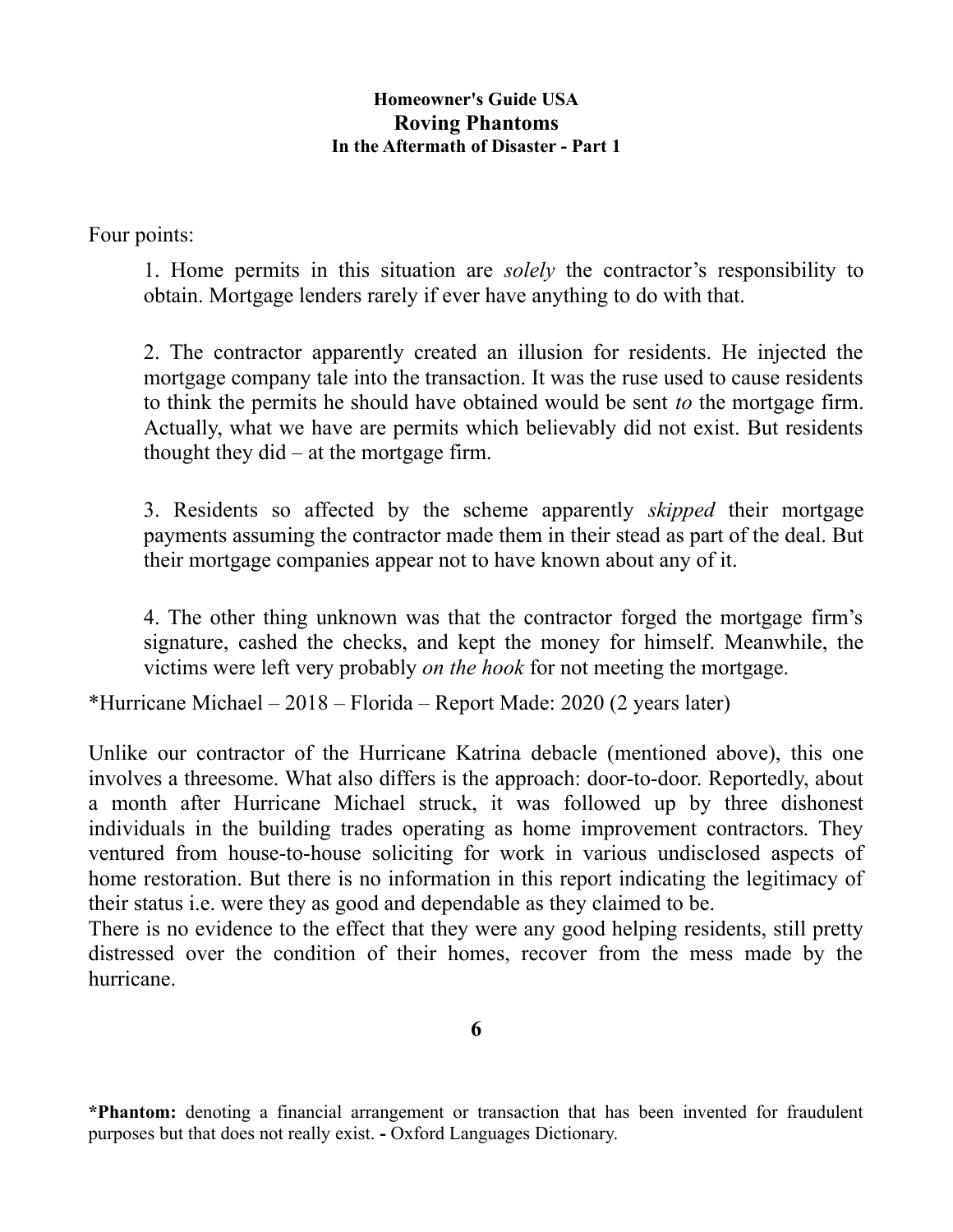We may want to seriously ask ourselves: do we have a house rule we can turn to for hiring contractors? Do we have a working procedure for first validating their overall competence and relationship with residents in our community? We would think that it is very risky hiring tradespersons we hardly know anything substantial about. But for that last thought, that is exactly what their victims did – they hired these contractors without first conducting a reasonable reputation check. The *icing on the cake*, was to issue down payments.

Succinctly, after a 5-month stint collecting down payments for doing hardly a thing to account for it or nothing, our threesome went on to other things. But before they did, reportedly, they sent a letter to every resident they did little to nothing for. In fewer words [this is not a quote]: Will not complete any work or return any money. Go fly a kite!

There is no doubt that the vocabulary of disaster contractors is replete with multiple variations of aggressive phrases against residents. However, whatever is said, each has a common sentiment: *who cares about you?* As they are speaking with us, it is greatly plausible this is part of their belief system when it comes to resident-contractor relations. They are not concerned about helping us get our home back in livable condition. This criminal element of building tradesmen/women do not care if our compromised roof could collapse on the entire household.

If we have Alzheimer's, limited mobility, cancer, other severe health issues, small children made homeless in the havoc, or whatever, do we seriously think these predators will take that into consideration? Even if they cannot distinguish a hammer from a mallet, they do not care! We are the only ones who do.

## **Summary**

Those who prey on victims of disaster are largely neutralized by private home decision makers who are not driven to hiring decisions through desperation. Instead, they are made through declining decision without proof. Top homeowners will not hire strangers or persons who are literally unqualified to deliver on what we require. We have the patience to wait as long as it takes to get it done right – the first time.

**<sup>7</sup>**

**<sup>\*</sup>Phantom:** denoting a financial arrangement or transaction that has been invented for fraudulent purposes but that does not really exist. **-** Oxford Languages Dictionary.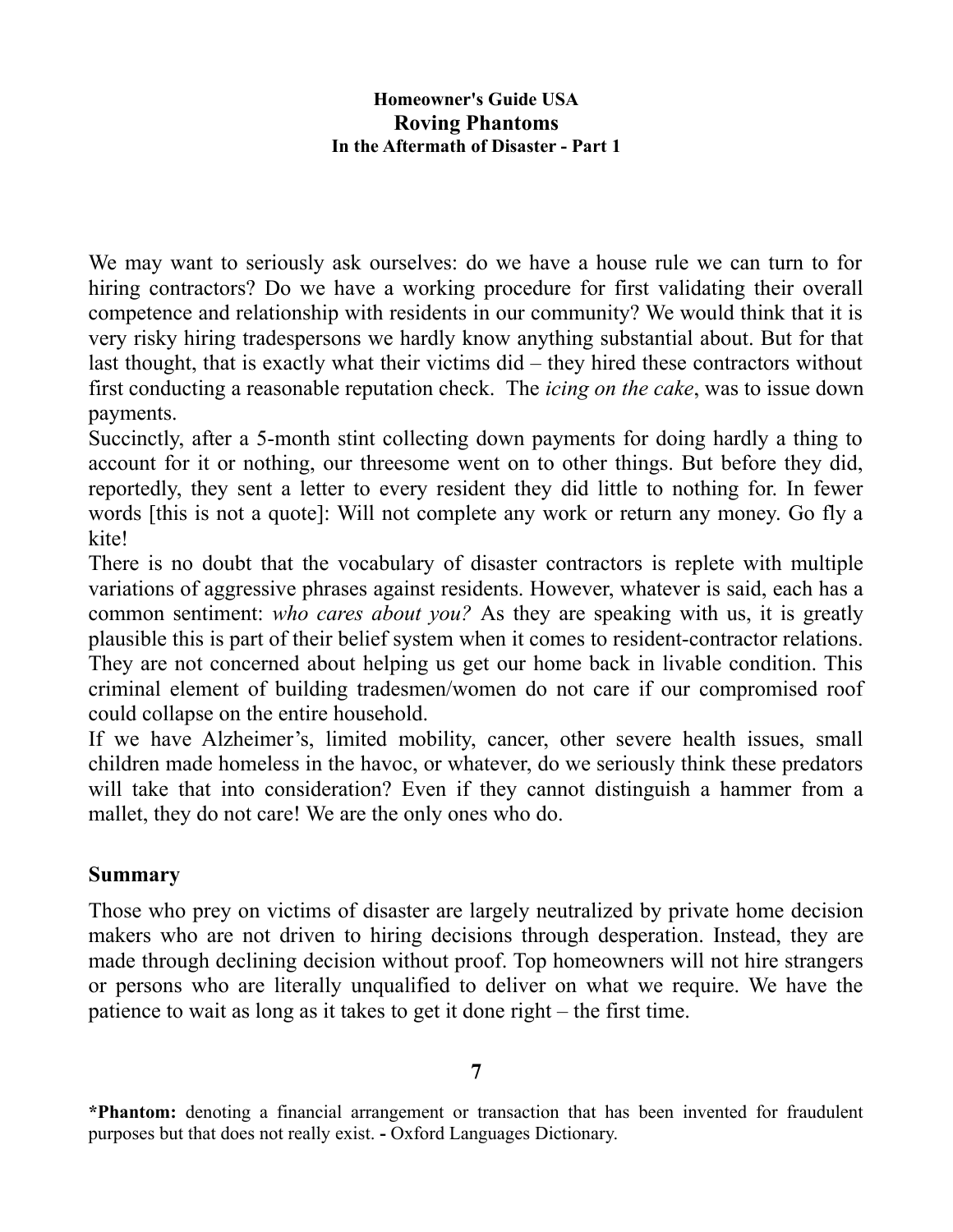As in our examples of Hurricanes *Sandy, Katrina,* and *Michael,* there are five commonalities:

1. Impulsive decision making fueled by desperation.

2. Trusting individuals we have not first thoroughly checked out.

3. Being wantonly *robbed blind* due to the lack of a house rule to guide safer hiring.

4. Predators in contracting eluding prosecution for a number of years.

5. Most victims, after being scammed, can wait several years – on only a *wish* for recovering our money to complete the project. It should have been delivered years ago. But the bad decision we made can inevitably cost us the steep price of never realizing it.

There is so much to say on the subject but so little time in the given space. But there are other free guides we can download. Browse:"Homeowner's Guides USA - HGRBS". These can help us shore up to make the best possible decisions, for the best contractors. We can then avoid the same mistakes and ramifications extending years and years into the future.

## HOME IS THE BEST WONDER OF THE WORLD!

*\*Edited with special assistance from D. Madden*  In association with HGRBS – a 501 (c) (3) nonprofit corporation of independent volunteers

#### *Public Courtesy - HGRBS ®*

**8**